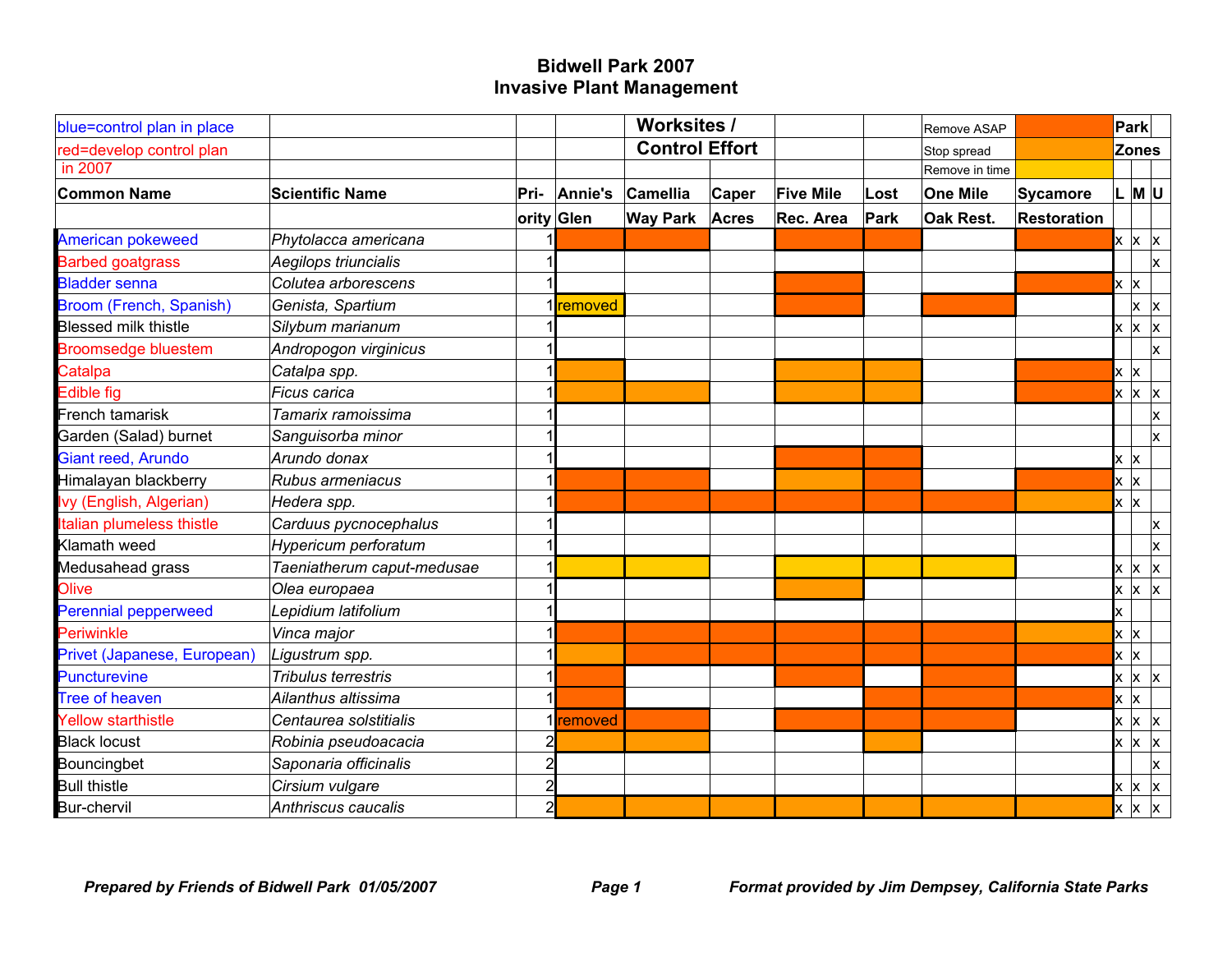| blue=control plan in place  |                                |                |            | <b>Worksites /</b>    |              |                  |             | Remove ASAP      |                    |                         | Park              |                         |
|-----------------------------|--------------------------------|----------------|------------|-----------------------|--------------|------------------|-------------|------------------|--------------------|-------------------------|-------------------|-------------------------|
| red=develop control plan    |                                |                |            | <b>Control Effort</b> |              |                  |             | Stop spread      |                    | <b>Zones</b>            |                   |                         |
| in 2007                     |                                |                |            |                       |              |                  |             | Remove in time   |                    |                         |                   |                         |
| <b>Common Name</b>          | <b>Scientific Name</b>         | Pri-           | Annie's    | Camellia              | Caper        | <b>Five Mile</b> | Lost        | One Mile         | Sycamore           |                         | L M U             |                         |
|                             |                                |                | ority Glen | <b>Way Park</b>       | <b>Acres</b> | Rec. Area        | <b>Park</b> | <b>Oak Rest.</b> | <b>Restoration</b> |                         |                   |                         |
| Canada thistle              | Cirsium arvense                |                |            |                       |              |                  |             |                  |                    |                         | $x \mid x \mid x$ |                         |
| Cheat grass, Downy brome    | Bromus tectorum                | $\overline{c}$ |            |                       |              |                  |             |                  |                    |                         |                   | $\mathsf{\overline{x}}$ |
| <b>Hackberry</b>            | Celtis spp.                    | 2              |            |                       |              |                  |             |                  |                    | $x \mathsf{x}$          |                   |                         |
| Italian aram                | Arum italicum                  | $\overline{2}$ |            |                       |              |                  |             |                  |                    | $x \mid x$              |                   |                         |
| Johnsongrass                | Sorghum halepense              | 2              |            |                       |              |                  |             |                  |                    |                         | $x \mid x \mid x$ |                         |
| Pennsylvania blackberry     | Rubus pensilvanicus            |                |            |                       |              |                  |             |                  |                    |                         | x                 |                         |
| Pyracantha                  | Pyracantha augustifolia        |                | removed    |                       |              |                  |             |                  |                    | $\mathsf{x} \mathsf{x}$ |                   |                         |
| Red gum                     | Eucalyptus camaldulensis       |                |            |                       |              |                  |             |                  |                    |                         | $x \mid x \mid x$ |                         |
| Red or foxtail brome        | Bromus madritensis ssp. rubens |                |            |                       |              |                  |             |                  |                    | ΙX                      |                   |                         |
| Silktree, mimosa            | Albizia julibrissin            | 2              |            |                       |              |                  |             |                  |                    | $x \mathsf{X}$          |                   |                         |
| Smooth hawthorn             | Crataegus laevigata            | 2              |            |                       |              |                  |             |                  |                    | Ιx                      |                   |                         |
| Tall fescue                 | Festuca arundinacea            | 2              |            |                       |              |                  |             |                  |                    |                         | $x \mid x \mid x$ |                         |
| Thornless blackberry        | Rubus ulmifolius var inermis   |                |            |                       |              |                  |             |                  |                    | Ιx                      |                   |                         |
| Tocalote, Malta starthistle | Centaurea melitensis           | 2              |            |                       |              |                  |             |                  |                    |                         |                   | Ιx.                     |
| Tumbleweed, pigweed         | Amaranthus albus               | 2              |            |                       |              |                  |             |                  |                    |                         |                   | Ιx.                     |
| Woolly or common mullein    | Verbascum thapsus              | 2              |            |                       |              |                  |             |                  |                    | $x \mathsf{X}$          |                   |                         |
| Almond                      | prunus dulcis                  | 3              |            |                       |              |                  |             |                  |                    | $x \mathsf{X}$          |                   |                         |
| American elm                | Ulmus americana                | 3              |            |                       |              |                  |             |                  |                    | $x \mathsf{X}$          |                   |                         |
| <b>Black mustard</b>        | Brassica nigra                 | 3              |            |                       |              |                  |             |                  |                    |                         | $x \mid x \mid x$ |                         |
| Brazilian pepper tree       | Schinus terebinthifolius       | 3              |            |                       |              |                  |             |                  |                    | Ιx                      |                   |                         |
| Camphor                     | Cinnamomum camphora            | 3              |            |                       |              |                  |             |                  |                    | lx.                     |                   |                         |
| Cherry or purple leaf plum  | Prunus cerasifera              | 3              |            |                       |              |                  |             |                  |                    | lx.                     | X.                | $\mathsf{X}$            |
| Chinese pistache            | Pistacia chinensis             | 3              |            |                       |              |                  |             |                  |                    |                         | $x \mid x \mid x$ |                         |
| Common myrtle               | Myrtle communis                | 3              |            |                       |              |                  |             |                  |                    | Ιx                      |                   |                         |
| Cotoneaster                 | Cotoneaster                    | 3              |            |                       |              |                  |             |                  |                    | lx.                     | $x \mid x$        |                         |
| <b>Field bindweed</b>       | Convolvuulas arvensis          | 3              |            |                       |              |                  |             |                  |                    |                         | $x \mid x \mid x$ |                         |
| Golden bamboo               | Phyllostachys aurea            | 3              |            |                       |              |                  |             |                  |                    | Ιx                      |                   |                         |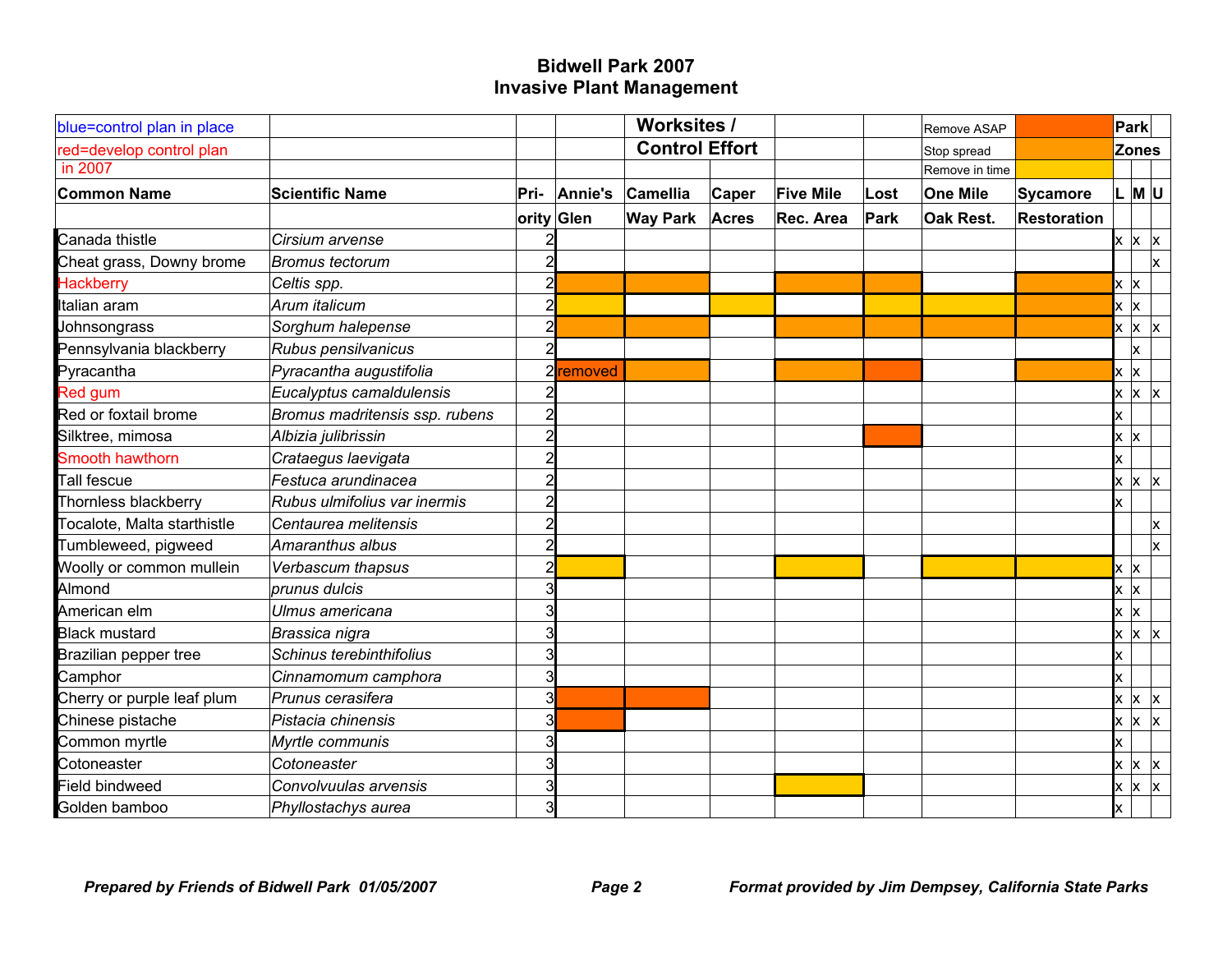| blue=control plan in place  |                             |      |            | <b>Worksites /</b>    |              |                  |             | Remove ASAP      |                    |     | Park              |                   |
|-----------------------------|-----------------------------|------|------------|-----------------------|--------------|------------------|-------------|------------------|--------------------|-----|-------------------|-------------------|
| red=develop control plan    |                             |      |            | <b>Control Effort</b> |              |                  |             | Stop spread      |                    |     | <b>Zones</b>      |                   |
| in 2007                     |                             |      |            |                       |              |                  |             | Remove in time   |                    |     |                   |                   |
| <b>Common Name</b>          | <b>Scientific Name</b>      | Pri- | Annie's    | Camellia              | Caper        | <b>Five Mile</b> | Lost        | One Mile         | Sycamore           |     |                   | L M U             |
|                             |                             |      | ority Glen | <b>Way Park</b>       | <b>Acres</b> | Rec. Area        | <b>Park</b> | <b>Oak Rest.</b> | <b>Restoration</b> |     |                   |                   |
| Japanese honeysuckle        | Lonicera japonica           |      |            |                       |              |                  |             |                  |                    |     |                   |                   |
| Hoary mustard               | Hirschfeldia incana         | 3    |            |                       |              |                  |             |                  |                    |     |                   | $x \mid x \mid x$ |
| Moonwort                    | Lunaria annua               |      |            |                       |              |                  |             |                  |                    |     |                   |                   |
| No. California black walnut | Juglans hindsii             | 3    |            |                       |              |                  |             |                  |                    |     |                   | $x \mid x \mid x$ |
| Pecan                       | Carya illinoinensis         | 3    |            |                       |              |                  |             |                  |                    | Ιx  |                   |                   |
| <b>Prickly lettuce</b>      | Lactuca serriola            | 3    |            |                       |              |                  |             |                  |                    | lx. |                   | $x \mid x$        |
| <b>Silver maple</b>         | Acer saccharinum            | 3    |            |                       |              |                  |             |                  |                    | Ιx  |                   |                   |
| Virginia creeper            | Parthenocissus quinquefolia | З    |            |                       |              |                  |             |                  |                    |     |                   |                   |
| White mulberry.             | Morus alba                  | 3    |            |                       |              |                  |             |                  |                    |     | $x \mid x \mid x$ |                   |
| <b>Beardgrass</b>           | Polypogon monspeliensis     |      |            |                       |              |                  |             |                  |                    |     |                   | <b>x</b>          |
| Bermuda grass               | Cynodon dactylon            |      |            |                       |              |                  |             |                  |                    |     |                   | $x \mid x \mid x$ |
| <b>Big heronbill</b>        | Erodium botrys              |      |            |                       |              |                  |             |                  |                    | Ιx  |                   | $x \mid x$        |
| Bird's-foot-trefoil         | Lotus corniculatus          |      |            |                       |              |                  |             |                  |                    |     |                   | X.                |
| Birdsrape mustard           | Brassica rapa               |      |            |                       |              |                  |             |                  |                    |     |                   | X.                |
| <b>Bulbous bluegrass</b>    | Poa Bulbosa                 |      |            |                       |              |                  |             |                  |                    |     |                   | Ιx.               |
| <b>Bur clover</b>           | Medicago polymorpha         |      |            |                       |              |                  |             |                  |                    | lx. |                   | $x \mid x$        |
| Chicory                     | Cichorium intybus           |      |            |                       |              |                  |             |                  |                    |     |                   | $x \mid x \mid x$ |
| Creeping bentgrass          | Agrostis stolonifera        |      |            |                       |              |                  |             |                  |                    |     | x                 |                   |
| Curly dock                  | <b>Rumex crispus</b>        |      |            |                       |              |                  |             |                  |                    |     |                   | $x \mid x \mid x$ |
| Curlyleaf pondweed          | Potamogeton crispus         |      |            |                       |              |                  |             |                  |                    |     | ΙX.               |                   |
| Cut-leaf blackberry         | Rubus laciniatus            |      |            |                       |              |                  |             |                  |                    |     | Ιx.               |                   |
| Cutleaf geranium            | Geranium dissectum          |      |            |                       |              |                  |             |                  |                    |     |                   | ΙX.               |
| Dallisgrass                 | Paspalum dilatatum          |      |            |                       |              |                  |             |                  |                    |     |                   | Ιx.               |
| Dovefoot geranium           | Geranium molle              |      |            |                       |              |                  |             |                  |                    |     |                   | lx.               |
| Everlasting pea             | Lathyrus latifolius         |      |            |                       |              |                  |             |                  |                    | lx. |                   | $x \mid x$        |
| False brome                 | Brachypodium distachyon     |      |            |                       |              |                  |             |                  |                    |     |                   | <b>x</b>          |
| Foxtail or rattail fescue   | Vulpia bromoides            |      |            |                       |              |                  |             |                  |                    |     |                   | <b>x</b>          |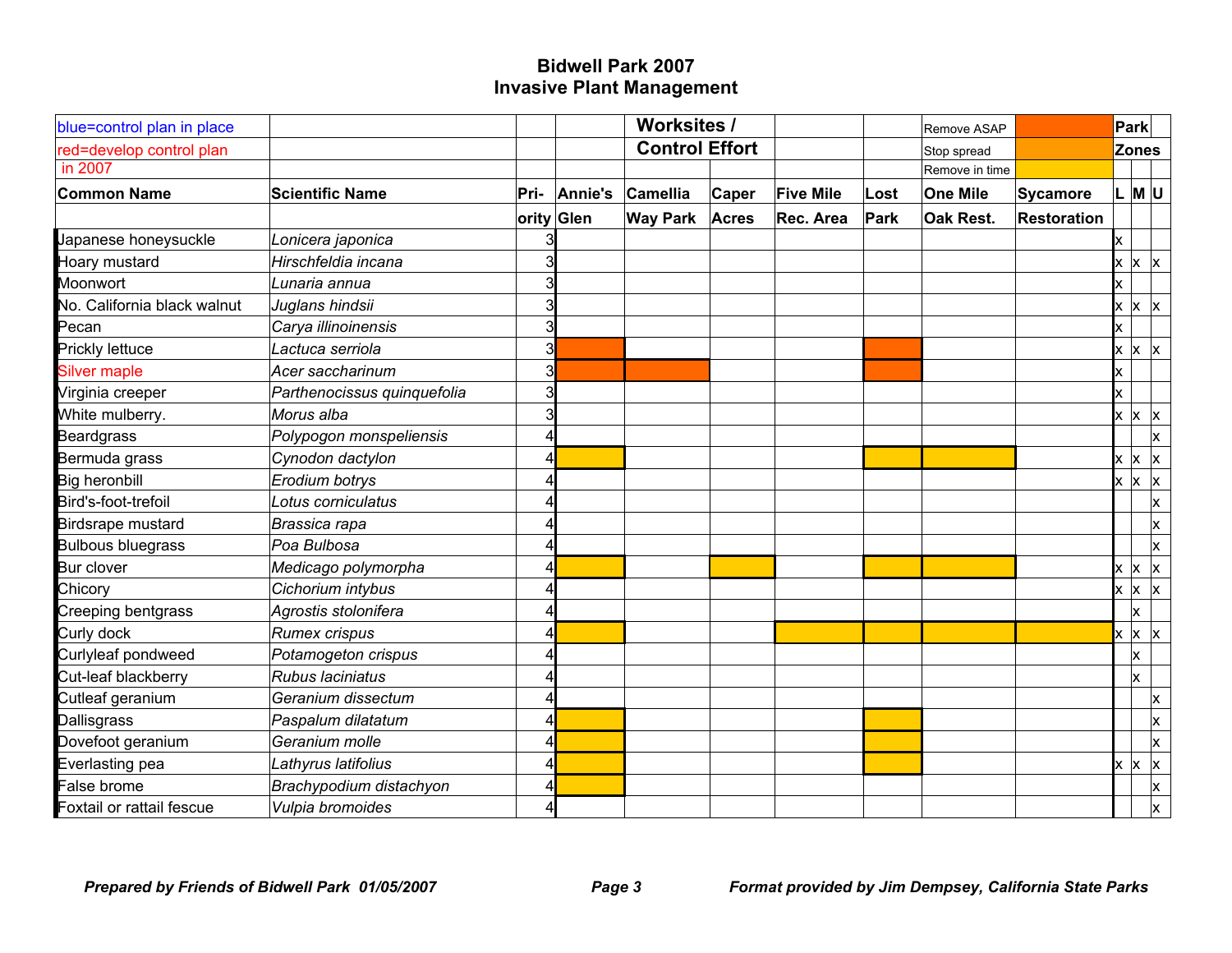| blue=control plan in place  |                              |      |            | <b>Worksites /</b>    |              |                  |      | Remove ASAP      |                    |                | <b>Park</b>       |                         |
|-----------------------------|------------------------------|------|------------|-----------------------|--------------|------------------|------|------------------|--------------------|----------------|-------------------|-------------------------|
| red=develop control plan    |                              |      |            | <b>Control Effort</b> |              |                  |      | Stop spread      |                    |                | <b>Zones</b>      |                         |
| in 2007                     |                              |      |            |                       |              |                  |      | Remove in time   |                    |                |                   |                         |
| <b>Common Name</b>          | <b>Scientific Name</b>       | Pri- | Annie's    | Camellia              | Caper        | <b>Five Mile</b> | Lost | One Mile         | <b>Sycamore</b>    |                | L M U             |                         |
|                             |                              |      | ority Glen | <b>Way Park</b>       | <b>Acres</b> | Rec. Area        | Park | <b>Oak Rest.</b> | <b>Restoration</b> |                |                   |                         |
| Fragrant water lily         | Nymphaea odorata             |      |            |                       |              |                  |      |                  |                    |                | Ιx.               |                         |
| Hairy or winter vetch       | Vicia Villosa                |      |            |                       |              |                  |      |                  |                    |                |                   | x                       |
| Hedgehog dogtail grass      | Cynosurus echinatus          |      |            |                       |              |                  |      |                  |                    |                |                   | IX.                     |
| Hedgeparsley                | Torilis arvensis             |      |            |                       |              |                  |      |                  |                    | $x \mid x$     |                   |                         |
| Honey locust                | Gleditsia triacanthos        |      |            |                       |              |                  |      |                  |                    |                |                   | $\mathsf{x}$            |
| <b>Hyssop loosestrife</b>   | Lythrum hyssopifolium        |      |            |                       |              |                  |      |                  |                    |                |                   | <b>x</b>                |
| Indian clover               | Melilotus indica             |      |            |                       |              |                  |      |                  |                    | $x \mathsf{X}$ |                   | $\vert x \vert$         |
| Italian ryegrass            | Lolium multiflorum           |      |            |                       |              |                  |      |                  |                    |                |                   | <b>x</b>                |
| Kentucky bluegrass          | Poa pratensis ssp. Pratensis |      |            |                       |              |                  |      |                  |                    |                |                   | X.                      |
| Maritime beard grass        | Polypogon maritimus          |      |            |                       |              |                  |      |                  |                    |                |                   | <b>x</b>                |
| Mediterranean barley        | Hordeum marinum              |      |            |                       |              |                  |      |                  |                    |                |                   | <b>x</b>                |
| Obtuse filaree              | Erodium brachycarpum         |      |            |                       |              |                  |      |                  |                    |                |                   | <b>x</b>                |
| Orchard grass               | Dactylis glomerata           |      |            |                       |              |                  |      |                  |                    |                |                   | <b>x</b>                |
| Oysterplant, salsify        | Tragopogon porrifolius       |      |            |                       |              |                  |      |                  |                    |                |                   |                         |
| Queen Anne's lace           | Daucus carota                |      |            |                       |              |                  |      |                  |                    | lx.            |                   |                         |
| Red-stemmed filaree         | Erodium cicutarium           |      |            |                       |              |                  |      |                  |                    |                |                   | <b>x</b>                |
| Ripgut brome                | <b>Bromus diandrus</b>       |      |            |                       |              |                  |      |                  |                    | <b>x</b>       | <b>x</b>          | $\vert x \vert$         |
| Rose clover                 | Trifolium hirtum             |      |            |                       |              |                  |      |                  |                    |                |                   | $\mathsf{\overline{x}}$ |
| Russian thistle, tumbleweed | Salsola tragus               |      |            |                       |              |                  |      |                  |                    |                | Ιx.               |                         |
| Silver hair grass           | Aira caryophyllea            |      |            |                       |              |                  |      |                  |                    |                |                   | $\mathsf{x}$            |
| Slender wild oat            | Avena barbata                |      |            |                       |              |                  |      |                  |                    |                | $x \mid x \mid x$ |                         |
| Smooth catsear              | Hypochaeris glabra           |      |            |                       |              |                  |      |                  |                    |                |                   | X.                      |
| Soft brome                  | <b>Bromus hordeaceus</b>     |      |            |                       |              |                  |      |                  |                    |                |                   | $\mathsf{\overline{x}}$ |
| Spiny sowthistle            | Sonchus asper                |      |            |                       |              |                  |      |                  |                    |                |                   | $\mathsf{x}$            |
| Subterranean clover         | Trifolium subterraneum       |      |            |                       |              |                  |      |                  |                    |                |                   | <b>x</b>                |
| Tangier pea                 | Lathyrus tingitanus          |      |            |                       |              |                  |      |                  |                    |                |                   | <b>x</b>                |
| Velvet grass                | Holcus lanatus               |      |            |                       |              |                  |      |                  |                    |                |                   | $\mathsf{\overline{x}}$ |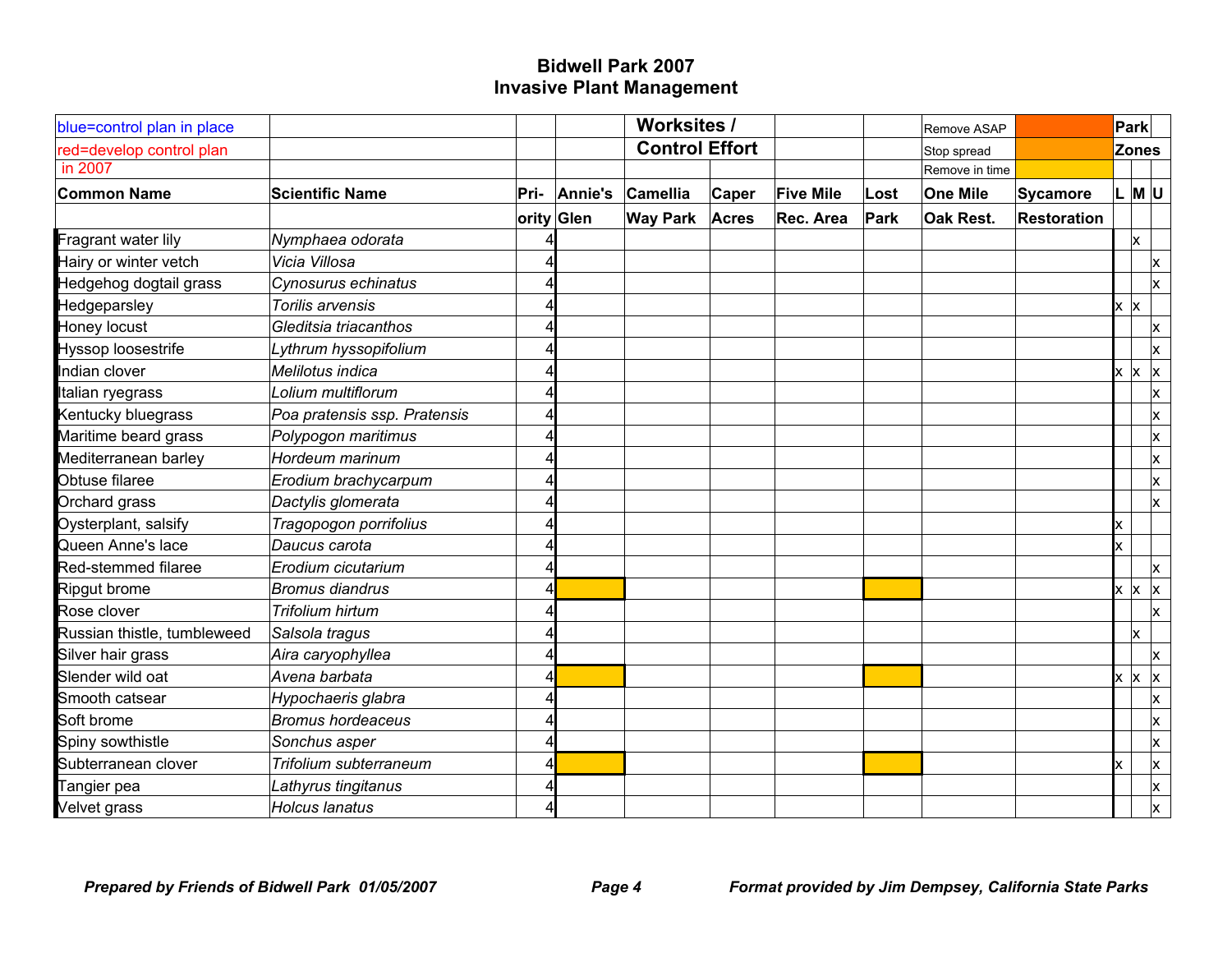| blue=control plan in place   |                    |      |            | <b>Worksites /</b>    |              |                  |      | Remove ASAP     |                    | Park         |             |
|------------------------------|--------------------|------|------------|-----------------------|--------------|------------------|------|-----------------|--------------------|--------------|-------------|
| red=develop control plan     |                    |      |            | <b>Control Effort</b> |              |                  |      | Stop spread     |                    | <b>Zones</b> |             |
| in 2007                      |                    |      |            |                       |              |                  |      | Remove in time  |                    |              |             |
| <b>Common Name</b>           | Scientific Name    | Pri- | Annie's    | Camellia              | Caper        | <b>Five Mile</b> | Lost | <b>One Mile</b> | Sycamore           |              | $M$ U       |
|                              |                    |      | ority Glen | <b>Way Park</b>       | <b>Acres</b> | Rec. Area        | Park | Oak Rest.       | <b>Restoration</b> |              |             |
| White horehound              | Marrubium vulgare  |      |            |                       |              |                  |      |                 |                    |              | X.          |
| White sweet-clover           | Melilotus alba     |      |            |                       |              |                  |      |                 |                    |              | Iх.         |
| <b>Mhite-stemmed filaree</b> | Erodium moschatum  |      |            |                       |              |                  |      |                 |                    |              | Iх.         |
| Wild mustard                 | Sinapis arvensis   |      |            |                       |              |                  |      |                 |                    |              | ΙX.         |
| Wild oat                     | Avena fatua        |      |            |                       |              |                  |      |                 |                    |              | X X         |
| Yellow nutsedge              | Cyperus esculentus |      |            |                       |              |                  |      |                 |                    | lx.          | $ {\bf x} $ |
| Yellow salsify               | Tragopogon dubius  |      |            |                       |              |                  |      |                 |                    |              | x           |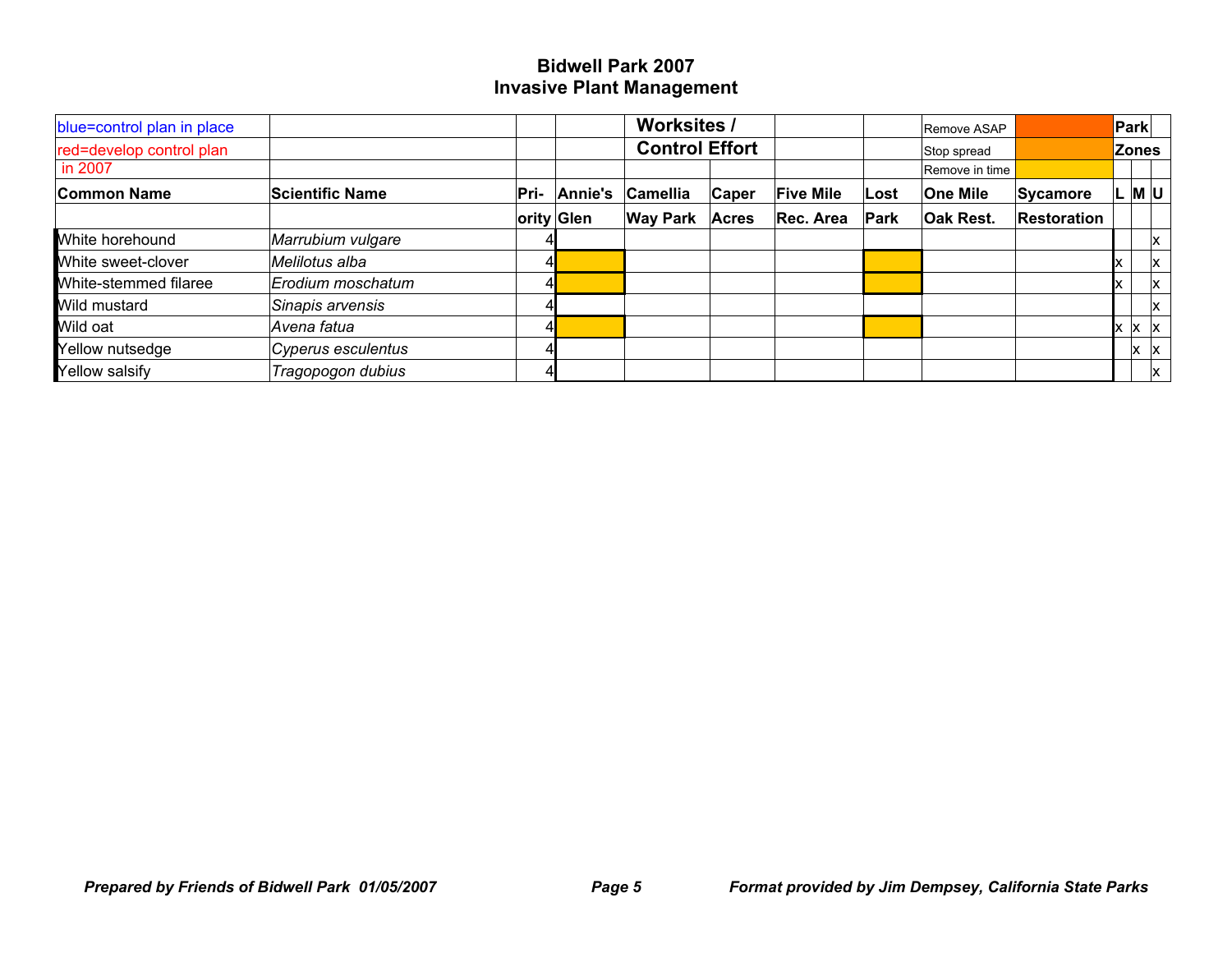| blue=control plan in place  |         |                | <b>Preferred Treatments/</b> |                          |                         |               |                     | <b>Comments</b>             |
|-----------------------------|---------|----------------|------------------------------|--------------------------|-------------------------|---------------|---------------------|-----------------------------|
| red=develop control plan    |         |                | <b>Control Time of Year</b>  |                          |                         |               |                     |                             |
| in 2007                     |         |                |                              |                          |                         |               |                     |                             |
| <b>Common Name</b>          | Bio     | Mechanical-    | Mechanical-                  | <b>Basal Spray/</b>      | Cut                     | Foliar        | <b>Controlled</b>   |                             |
|                             | Control | Volunteer      | <b>Equipment</b>             | <b>Hack &amp; Squirt</b> | Stump                   | <b>Spray</b>  | <b>Burn/Flaming</b> |                             |
| <b>American pokeweed</b>    |         | 1/year-round   |                              |                          |                         |               |                     | Find upstream extent        |
| <b>Barbed goatgrass</b>     |         | 1/April-July   |                              |                          |                         |               |                     |                             |
| <b>Bladder senna</b>        |         | 1/Dec-April    |                              |                          |                         |               |                     | 4th yr of FOBP removal      |
| Broom (French, Spanish)     |         | 1/Dec-April    |                              |                          | $\overline{\mathbf{c}}$ |               |                     |                             |
| <b>Blessed milk thistle</b> |         | 1/May-July     |                              |                          |                         |               |                     |                             |
| <b>Broomsedge bluestem</b>  |         | 1/April-June   |                              |                          |                         |               |                     |                             |
| Catalpa                     |         |                |                              |                          | $\overline{c}$          |               |                     |                             |
| <b>Edible fig</b>           |         |                |                              | $\mathbf{2}$             |                         |               |                     |                             |
| French tamarisk             |         |                |                              | $\overline{2}$           |                         |               |                     |                             |
| Garden (Salad) burnet       |         |                |                              |                          |                         |               |                     |                             |
| <b>Giant reed, Arundo</b>   |         |                |                              |                          |                         | $2 1/Aug-Oct$ |                     | <b>CSUC Research Found.</b> |
| Himalayan blackberry        |         | $\overline{2}$ | 1-Jan                        |                          | 2/Feb-March             |               |                     |                             |
| Ivy (English, Algerian)     |         | 1/year-round   |                              |                          |                         | resprouts     | resprouts           |                             |
| Italian plumeless thistle   |         | 1/April-July   |                              |                          |                         |               |                     |                             |
| Klamath weed                | lves    |                |                              |                          |                         |               |                     |                             |
| Medusahead grass            |         |                |                              |                          |                         |               |                     |                             |
| Olive                       |         | 3              |                              |                          | $\overline{2}$          |               |                     |                             |
| <b>Perennial pepperweed</b> |         |                |                              |                          |                         | 1/monitor     |                     |                             |
| Periwinkle                  |         | 1/Nov-May      |                              |                          |                         | resprouts     |                     |                             |
| Privet (Japanese, European) |         | 1/year-round   | $\overline{2}$               |                          | 3/Sept-Oct              |               |                     | heavily with 50/50 glypho.  |
| <b>Puncturevine</b>         |         | 1/June-Aug     |                              |                          |                         | resprouts     |                     |                             |
| <b>Tree of heaven</b>       |         |                |                              | 1/Aug-Oct                |                         | resprouts     |                     |                             |
| <b>Yellow starthistle</b>   | yes     | 2/April-July   |                              |                          |                         | 3             |                     |                             |
| <b>Black locust</b>         |         | 3              |                              |                          | $\overline{2}$          |               |                     |                             |
| Bouncingbet                 |         |                |                              |                          |                         |               |                     |                             |
| <b>Bull thistle</b>         |         |                |                              |                          |                         |               |                     |                             |
| Bur-chervil                 |         | 1/April-Aug.   |                              |                          |                         |               |                     |                             |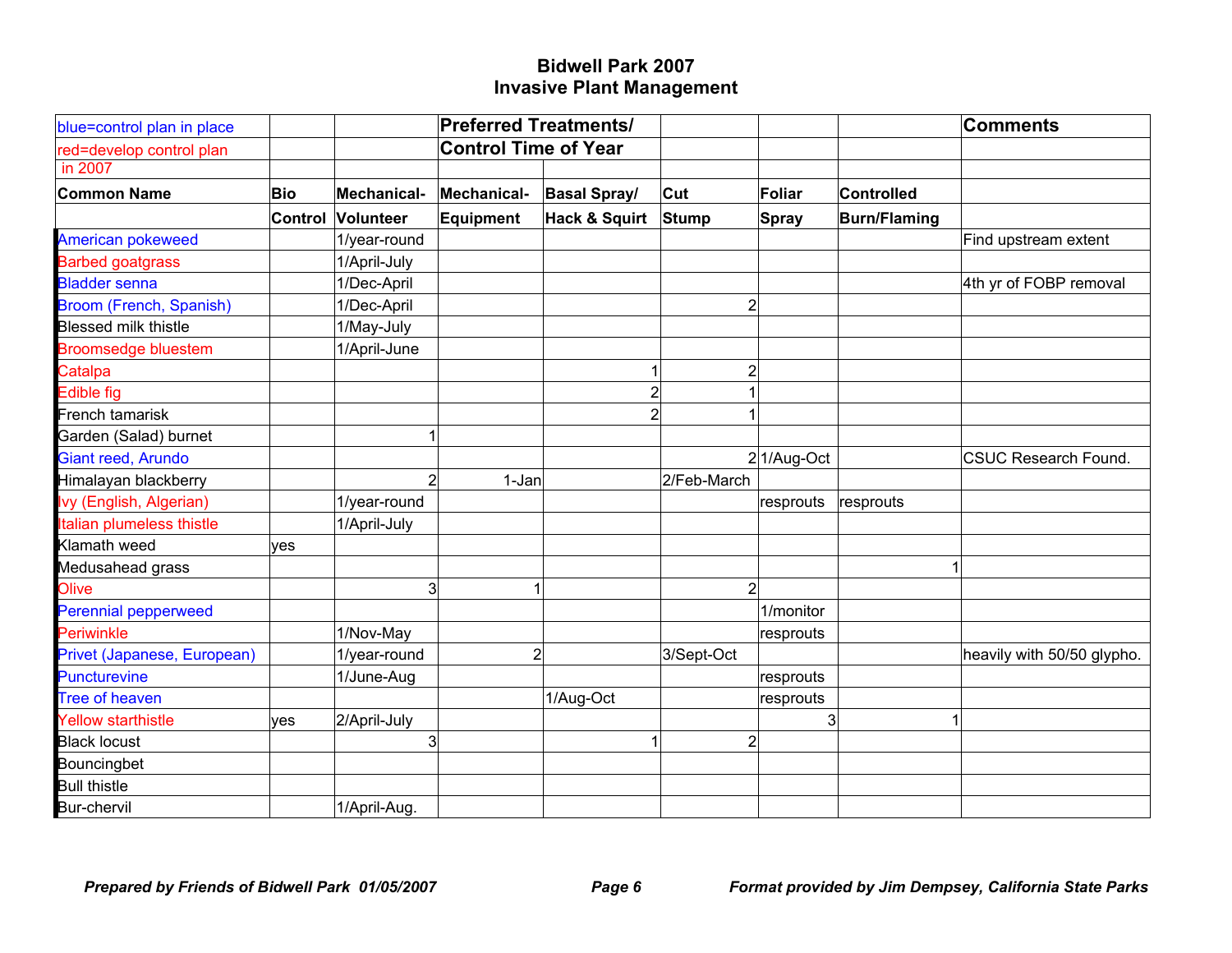| blue=control plan in place  |         |                | <b>Preferred Treatments/</b> |                          |                |        |                     | <b>Comments</b>            |
|-----------------------------|---------|----------------|------------------------------|--------------------------|----------------|--------|---------------------|----------------------------|
| red=develop control plan    |         |                | <b>Control Time of Year</b>  |                          |                |        |                     |                            |
| in 2007                     |         |                |                              |                          |                |        |                     |                            |
| <b>Common Name</b>          | Bio     | Mechanical-    | Mechanical-                  | <b>Basal Spray/</b>      | Cut            | Foliar | Controlled          |                            |
|                             | Control | Volunteer      | Equipment                    | <b>Hack &amp; Squirt</b> | Stump          | Spray  | <b>Burn/Flaming</b> |                            |
| Canada thistle              |         |                |                              |                          |                |        |                     |                            |
| Cheat grass, Downy brome    |         |                |                              |                          |                |        |                     |                            |
| <b>Hackberry</b>            |         | 1 (girdle)     |                              |                          | 2/Sept-Oct     |        |                     | heavily with 50/50 glypho. |
| Italian aram                |         |                |                              |                          |                |        |                     |                            |
| Johnsongrass                |         |                |                              |                          |                |        |                     |                            |
| Pennsylvania blackberry     |         |                |                              |                          |                |        |                     |                            |
| Pyracantha                  |         |                |                              |                          | $\overline{2}$ |        |                     |                            |
| <b>Red gum</b>              |         |                |                              |                          | 1              |        |                     | heavily with 50/50 glypho. |
| Red or foxtail brome        |         |                |                              |                          |                |        |                     |                            |
| Silktree, mimosa            |         |                |                              |                          | $\overline{2}$ |        |                     |                            |
| Smooth hawthorn             |         |                |                              |                          |                |        |                     |                            |
| Tall fescue                 |         |                |                              |                          |                |        |                     |                            |
| Thornless blackberry        |         |                |                              |                          |                |        |                     |                            |
| Tocalote, Malta starthistle |         |                |                              |                          |                |        |                     |                            |
| Tumbleweed, pigweed         |         |                |                              |                          |                |        |                     |                            |
| Woolly or common mullein    |         |                |                              |                          |                |        |                     |                            |
| Almond                      |         |                |                              |                          |                |        |                     |                            |
| American elm                |         |                |                              |                          |                |        |                     |                            |
| <b>Black mustard</b>        |         |                |                              |                          |                |        |                     |                            |
| Brazilian pepper tree       |         |                |                              |                          |                |        |                     |                            |
| Camphor                     |         |                |                              |                          |                |        |                     |                            |
| Cherry or purple leaf plum  |         |                |                              |                          |                |        |                     |                            |
| Chinese pistache            |         | 1 (female 1st) |                              |                          | 2/Sept-Oct     |        |                     | heavily with 50/50 glypho. |
| Common myrtle               |         |                |                              |                          |                |        |                     |                            |
| Cotoneaster                 |         |                |                              |                          |                |        |                     |                            |
| <b>Field bindweed</b>       |         |                |                              |                          |                |        |                     |                            |
| Golden bamboo               |         |                |                              |                          |                |        |                     |                            |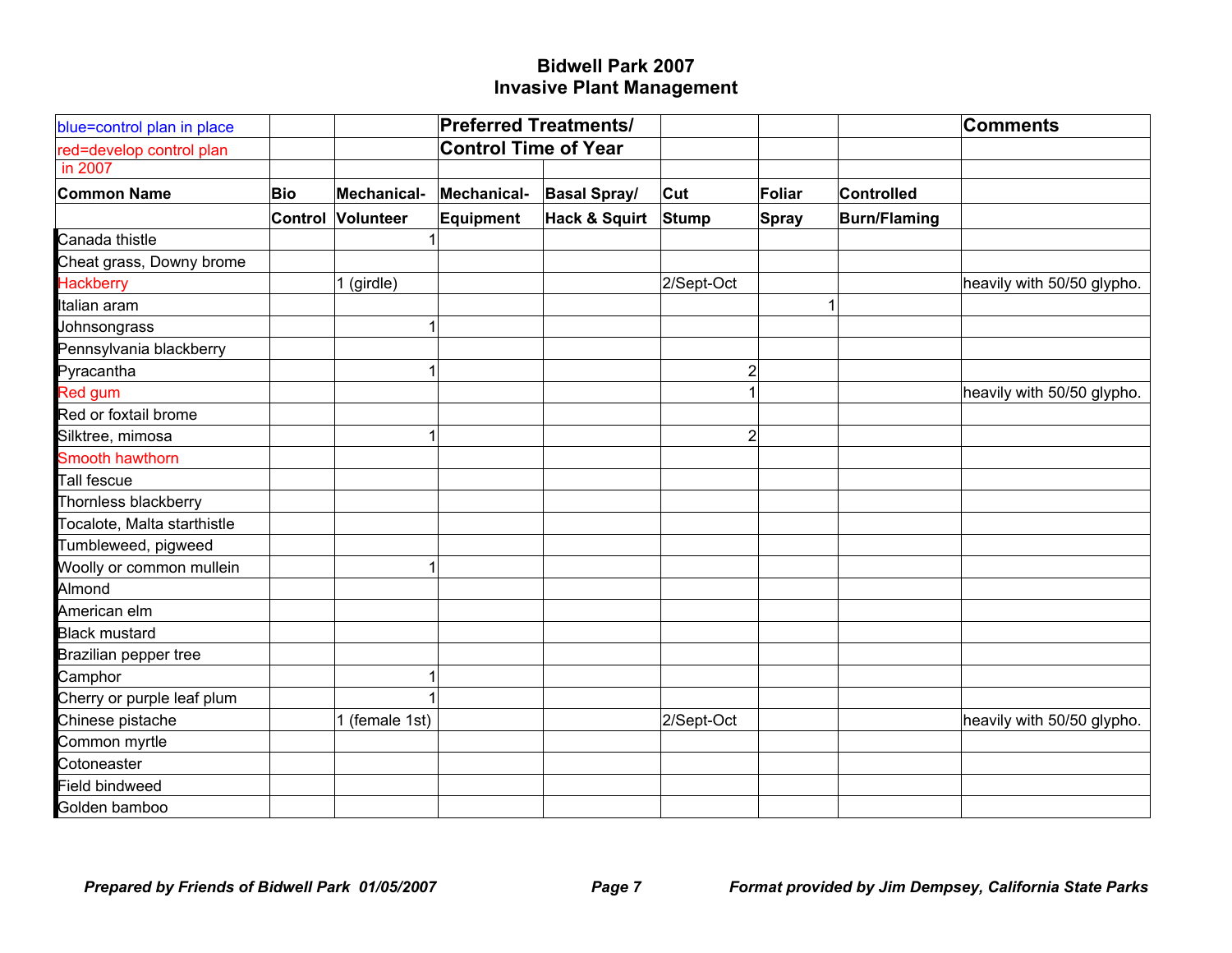| blue=control plan in place  |         |                  | <b>Preferred Treatments/</b> |                          |       |              |                     | <b>Comments</b> |
|-----------------------------|---------|------------------|------------------------------|--------------------------|-------|--------------|---------------------|-----------------|
| red=develop control plan    |         |                  | <b>Control Time of Year</b>  |                          |       |              |                     |                 |
| in 2007                     |         |                  |                              |                          |       |              |                     |                 |
| <b>Common Name</b>          | Bio     | Mechanical-      | Mechanical-                  | <b>Basal Spray/</b>      | Cut   | Foliar       | Controlled          |                 |
|                             | Control | <b>Volunteer</b> | Equipment                    | <b>Hack &amp; Squirt</b> | Stump | <b>Spray</b> | <b>Burn/Flaming</b> |                 |
| Japanese honeysuckle        |         |                  |                              |                          |       |              |                     |                 |
| Hoary mustard               |         |                  |                              |                          |       |              |                     |                 |
| Moonwort                    |         |                  |                              |                          |       |              |                     |                 |
| No. California black walnut |         |                  |                              |                          |       |              |                     |                 |
| Pecan                       |         |                  |                              |                          |       |              |                     |                 |
| Prickly lettuce             |         |                  |                              |                          |       |              |                     |                 |
| <b>Silver maple</b>         |         |                  |                              |                          |       |              |                     |                 |
| Virginia creeper            |         |                  |                              |                          |       |              |                     |                 |
| White mulberry.             |         |                  | $2\vert$                     |                          | 3     |              |                     |                 |
| <b>Beardgrass</b>           |         |                  |                              |                          |       |              |                     |                 |
| Bermuda grass               |         |                  |                              |                          |       |              |                     |                 |
| <b>Big heronbill</b>        |         |                  |                              |                          |       |              |                     |                 |
| Bird's-foot-trefoil         |         |                  |                              |                          |       |              |                     |                 |
| Birdsrape mustard           |         |                  |                              |                          |       |              |                     |                 |
| <b>Bulbous bluegrass</b>    |         |                  |                              |                          |       |              |                     |                 |
| <b>Bur clover</b>           |         |                  |                              |                          |       |              |                     |                 |
| Chicory                     |         |                  |                              |                          |       |              |                     |                 |
| <b>Creeping bentgrass</b>   |         |                  |                              |                          |       |              |                     |                 |
| Curly dock                  |         |                  |                              |                          |       |              |                     |                 |
| Curlyleaf pondweed          |         |                  |                              |                          |       |              |                     |                 |
| Cut-leaf blackberry         |         |                  |                              |                          |       |              |                     |                 |
| Cutleaf geranium            |         |                  |                              |                          |       |              |                     |                 |
| Dallisgrass                 |         |                  |                              |                          |       |              |                     |                 |
| Dovefoot geranium           |         |                  |                              |                          |       |              |                     |                 |
| Everlasting pea             |         |                  |                              |                          |       |              |                     |                 |
| False brome                 |         |                  |                              |                          |       |              |                     |                 |
| Foxtail or rattail fescue   |         |                  |                              |                          |       |              |                     |                 |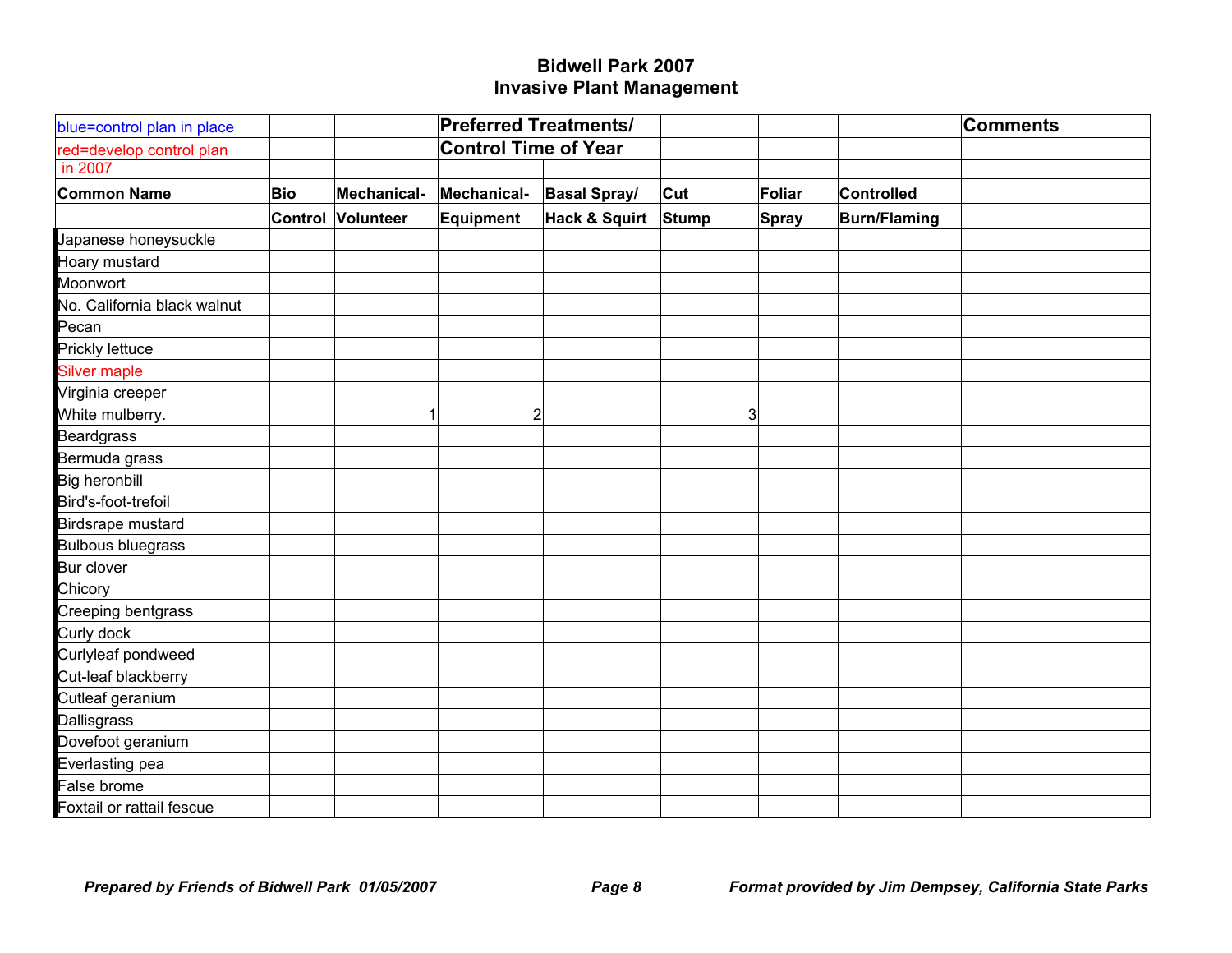| blue=control plan in place  |     |                          | <b>Preferred Treatments/</b> |                     |       |        |                     | <b>Comments</b> |
|-----------------------------|-----|--------------------------|------------------------------|---------------------|-------|--------|---------------------|-----------------|
| red=develop control plan    |     |                          | <b>Control Time of Year</b>  |                     |       |        |                     |                 |
| in 2007                     |     |                          |                              |                     |       |        |                     |                 |
| <b>Common Name</b>          | Bio | Mechanical-              | Mechanical-                  | <b>Basal Spray/</b> | Cut   | Foliar | Controlled          |                 |
|                             |     | <b>Control Volunteer</b> | Equipment                    | Hack & Squirt       | Stump | Spray  | <b>Burn/Flaming</b> |                 |
| Fragrant water lily         |     |                          |                              |                     |       |        |                     |                 |
| Hairy or winter vetch       |     |                          |                              |                     |       |        |                     |                 |
| Hedgehog dogtail grass      |     |                          |                              |                     |       |        |                     |                 |
| Hedgeparsley                |     |                          |                              |                     |       |        |                     |                 |
| Honey locust                |     |                          |                              |                     |       |        |                     |                 |
| Hyssop loosestrife          |     |                          |                              |                     |       |        |                     |                 |
| Indian clover               |     |                          |                              |                     |       |        |                     |                 |
| Italian ryegrass            |     |                          |                              |                     |       |        |                     |                 |
| Kentucky bluegrass          |     |                          |                              |                     |       |        |                     |                 |
| Maritime beard grass        |     |                          |                              |                     |       |        |                     |                 |
| Mediterranean barley        |     |                          |                              |                     |       |        |                     |                 |
| Obtuse filaree              |     |                          |                              |                     |       |        |                     |                 |
| Orchard grass               |     |                          |                              |                     |       |        |                     |                 |
| Oysterplant, salsify        |     |                          |                              |                     |       |        |                     |                 |
| Queen Anne's lace           |     |                          |                              |                     |       |        |                     |                 |
| Red-stemmed filaree         |     |                          |                              |                     |       |        |                     |                 |
| Ripgut brome                |     |                          |                              |                     |       |        |                     |                 |
| Rose clover                 |     |                          |                              |                     |       |        |                     |                 |
| Russian thistle, tumbleweed |     |                          |                              |                     |       |        |                     |                 |
| Silver hair grass           |     |                          |                              |                     |       |        |                     |                 |
| Slender wild oat            |     |                          |                              |                     |       |        |                     |                 |
| Smooth catsear              |     |                          |                              |                     |       |        |                     |                 |
| Soft brome                  |     |                          |                              |                     |       |        |                     |                 |
| Spiny sowthistle            |     |                          |                              |                     |       |        |                     |                 |
| Subterranean clover         |     |                          |                              |                     |       |        |                     |                 |
| Tangier pea                 |     |                          |                              |                     |       |        |                     |                 |
| <b>Velvet grass</b>         |     |                          |                              |                     |       |        |                     |                 |